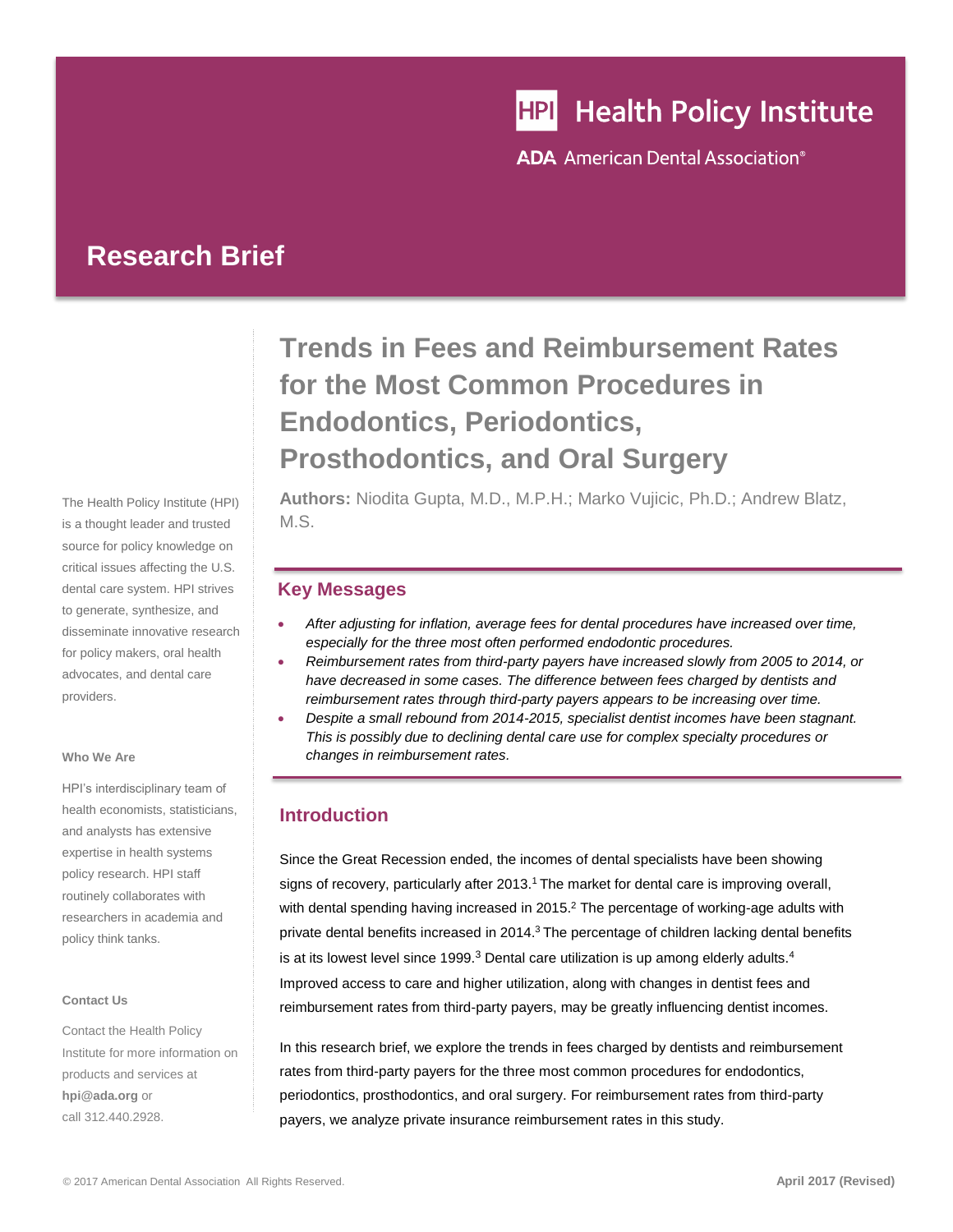### **Results**

We consider endodontic, periodontic, prosthodontic, and oral surgery procedures only for the purpose of this study. Orthodontic procedures are not considered due to lack of data. For each specialty studied in this brief, the trend line for average inflation-adjusted fees and reimbursement rates was smooth from 2005 to 2014; hence we graph only the end years, 2005 and 2014.

#### *Endodontic Procedures*

The three most often performed endodontic procedures identified are: (1) D3330: endodontic therapy, molar (excluding final restoration), (2) D3320: endodontic therapy, bicuspid tooth (excluding final restoration), (3) D3310: endodontic therapy, anterior tooth (excluding final restoration).

Figure 1 summarizes the average inflation-adjusted fees and reimbursement rates for these three endodontic procedures. Average inflation-adjusted fees and average inflation-adjusted reimbursement rates for D3330, D3320, and D3310 increased from 2005 to 2014. The increase in fees ranged from about \$90 to \$108, while the increase in reimbursement rate ranged from about \$20 to \$32.

The average reimbursement rate through third-party payers for D3310 was 67.1 percent of fees charged by dentists in 2014 compared to 71.9 percent in 2005. For D3320, reimbursement was 68.5 percent of fees charged by dentists in 2014 compared to 74.0 percent in 2005. For D3330, reimbursement was 72.7 percent of fees charged by dentists in 2014 compared to 77.3 percent in 2005.

#### *Periodontal Procedures*

The three most often performed periodontal procedures identified are: (1) D4910: periodontal maintenance, (2) D4341: periodontal scaling and root planing - four or more teeth per quadrant, (3) D4381: localized delivery of antimicrobial agents via a controlled release vehicle into diseased crevicular tissue, per tooth.

Figure 2 summarizes the average inflation-adjusted fees and reimbursement rates for these three periodontal procedures. The average inflation-adjusted fees for D4910, D4341, and D4381 increased from 2005 to 2014, while the average inflation-adjusted reimbursement rates for D4910, D4341, and D4381 decreased from 2005 to 2014. From 2005 to 2014, the increase in fees ranged from about \$6 to \$19, while the decrease in reimbursement rates ranged from about \$4 to \$13.

The average reimbursement rate through third-party payers for D4341 was 70.6 percent of fees charged by dentists in 2014 compared to 82.6 percent in 2005. For D4381, reimbursement was 76.4 percent of fees charged by dentists in 2014 compared to 93.2 percent in 2005. For D4910, reimbursement was 79.2 percent of fees charged by dentists in 2014 compared to 89.9 percent in 2005.

#### *Prosthodontic Procedures*

The three most often performed prosthodontic procedures identified are: (1) D6750: retainer crownporcelain fused to high noble metal, (2) D6010: surgical placement of implant body; endosteal implant, (3) D6240: pontic - porcelain fused to high noble metal.

Figure 3 summarizes the average inflation-adjusted fees and reimbursement rate for these three prosthodontic procedures. The average inflationadjusted fees for D6750 and D6240 increased from 2005 to 2014 while decreasing for D6010. The average inflation-adjusted reimbursement rates for D6750,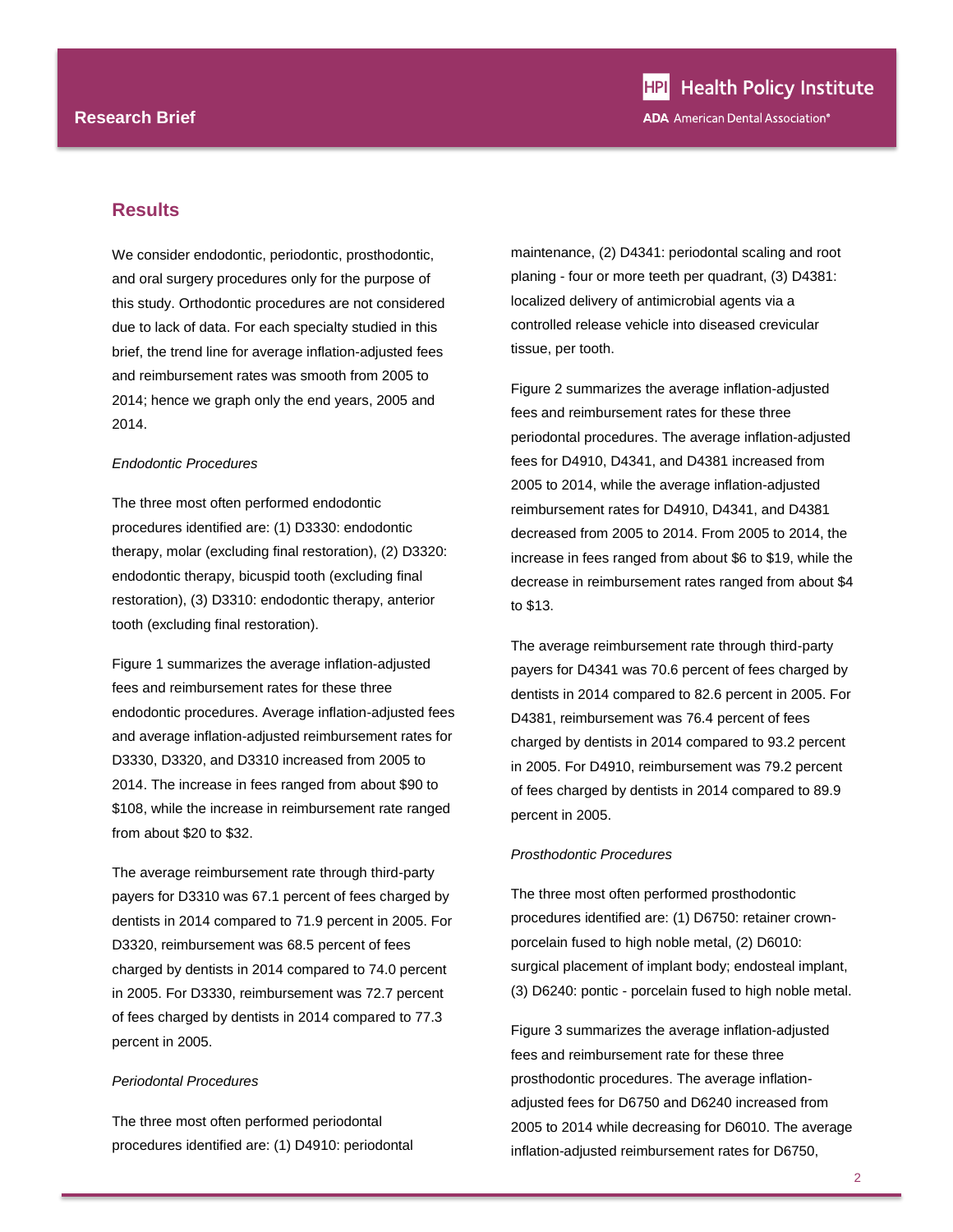#### **Research Brief**

D6240, and D6010 decreased from 2005 to 2014. From 2005 to 2014, the change in the fees ranged from a decrease of about \$4 to an increase of about \$66, while the decrease in reimbursement rates ranged from about \$96 to \$166.

The average reimbursement rate through third-party payers for D6010 was 81.1 percent of fees charged by dentists in 2014 compared to 89.3 percent in 2005. For D6240, reimbursement was 66.4 percent of fees charged by dentists in 2014 compared to 86.2 percent in 2005. For D6750, reimbursement was 68.6 percent of fees charged by dentists in 2014 compared to 82.8 percent in 2005.

#### *Oral Surgery Procedures*

The three most often performed oral surgery procedures identified are: (1) D7140: extraction, coronal remnants - deciduous tooth, (2) D7210: surgical removal of erupted tooth requiring removal of bone and/or sectioning of tooth, and including elevation of mucoperiosteal flap if indicated, (3) D7240: removal of impacted tooth - completely bony.

Figure 4 summarizes the average inflation-adjusted fees and reimbursement rates for these three oral surgery procedures. The average inflation-adjusted fees and the average inflation-adjusted reimbursement rates for D7140, D7210, and D7240 increased from 2005 to 2014. From 2005 to 2014, the increase in fees ranged from about \$29 to \$51, while the increase in reimbursement rates ranged from about \$1 to \$6.

The average reimbursement rate through third-party payers for D7140 was 69.7 percent of fees charged by dentists in 2014 compared to 81.2 percent in 2005. For D7210, reimbursement was 68.0 percent of fees charged by dentists in 2014 compared to 76.5 percent in 2005. For D7240, reimbursement was 75.3 percent

of fees charged by dentists in 2014 compared to 84.1 percent in 2005.

## **Discussion**

The fees for the three most common endodontic and oral surgery procedures have increased from 2005 to 2014; however, the increase in reimbursement rates from third-party payers is not at par with the increase in fees. The fees for the three most often performed prosthodontic and periodontal procedures have increased from 2005 to 2014; however, the reimbursement rates have decreased over the same timeframe.

The highest increase in fees is observed for endodontic procedures and the lowest for the periodontal procedures. The highest increase in reimbursement rates is observed for endodontic procedures, while the highest decrease in reimbursement rates is observed for prosthodontic procedures. Further, the difference in fees charged and the reimbursement rate observed appears to be increasing over time. This could significantly influence dentist incomes.

Dentist incomes have been stagnant overall; however, they appear to be rebounding in 2015 (Figure 5). Dental care utilization is increasing among the elderly and is steady among working-age adults and children.<sup>[4](#page-0-1)</sup> There is a shift from complex specialty procedures to more diagnostic and preventive procedures.<sup>5</sup> These factors, along with the slow growth in fees and relatively flat reimbursement rates, could explain the continued stagnation of dentist incomes.

HPI will continue to monitor the trends that impact dentist incomes, including fees charged by dentists and reimbursement rates from third-party payers.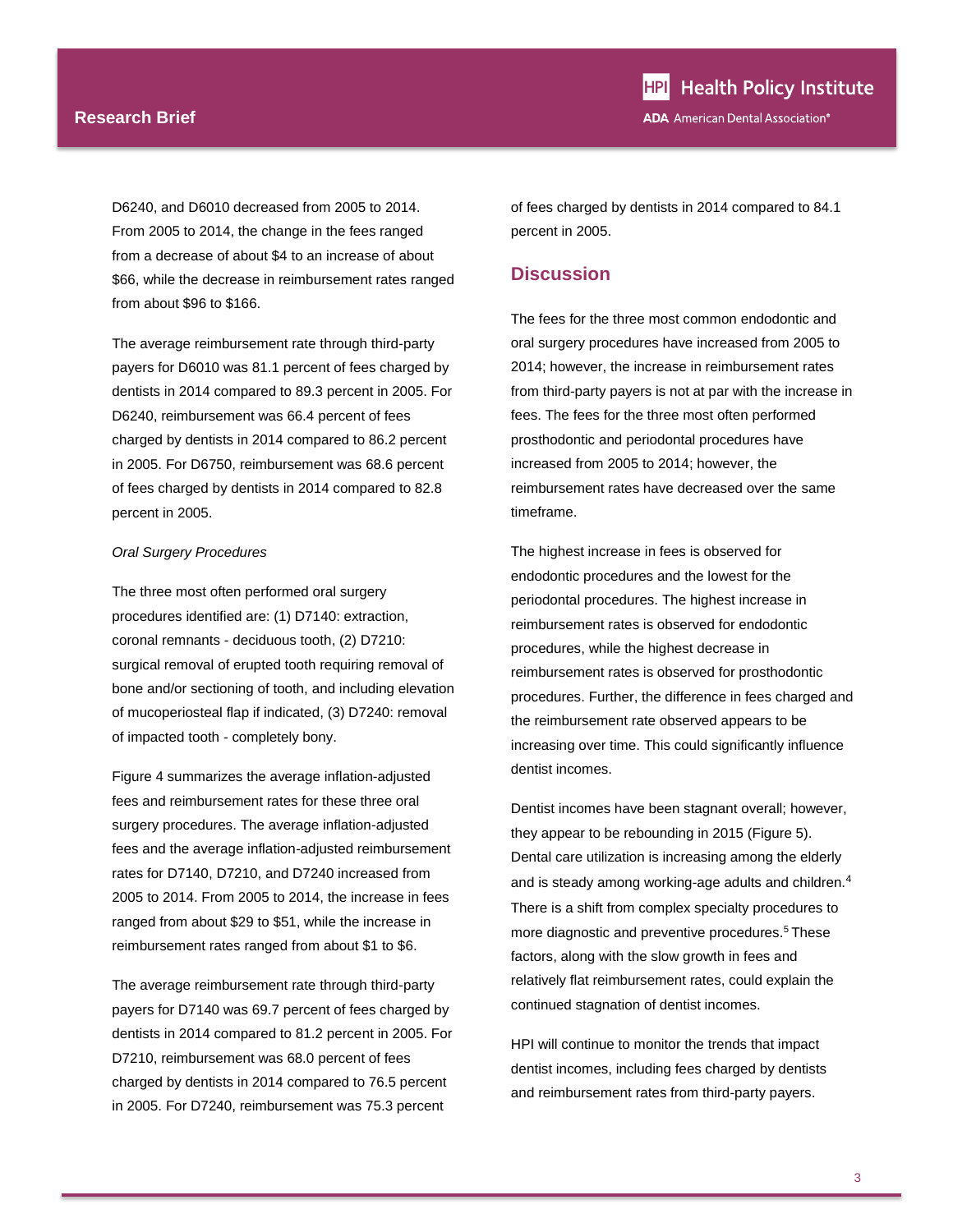

**Figure 1:** Inflation-Adjusted Fees and Reimbursement Rates from Third-Party Payers, Three Most Often Performed Endodontic Procedures, 2005 & 2014

**Source:** Data on fees were obtained from FAIR Health database 2005-2014. Data on reimbursement rates from third-party payers were obtained from Truven Marketscan database 2005-2014. **Notes:** D3330: endodontic therapy, molar (excluding final restoration); D3320: endodontic therapy, bicuspid tooth (excluding final restoration); D3310: endodontic therapy, anterior tooth (excluding final restoration). All the amounts are deflated using Consumer Price Index for All Items to represent 2015 dollars.



**Figure 2:** Inflation-Adjusted Fees and Reimbursement Rates from Third-Party Payers, Three Most Often Performed Periodontal Procedures, 2005 & 2014

**Source:** Data on fees were obtained from FAIR Health database 2005-2014. Data on reimbursement rates from third-party payers were obtained from Truven Marketscan database 2005-2014. **Notes:** D4910: periodontal maintenance; D4341: periodontal scaling and root planing - four or more teeth per quadrant; D4381: localized delivery of antimicrobial agents via a controlled release vehicle into diseased crevicular tissue, per tooth. All the amounts are deflated using Consumer Price Index for All Items to represent 2015 dollars.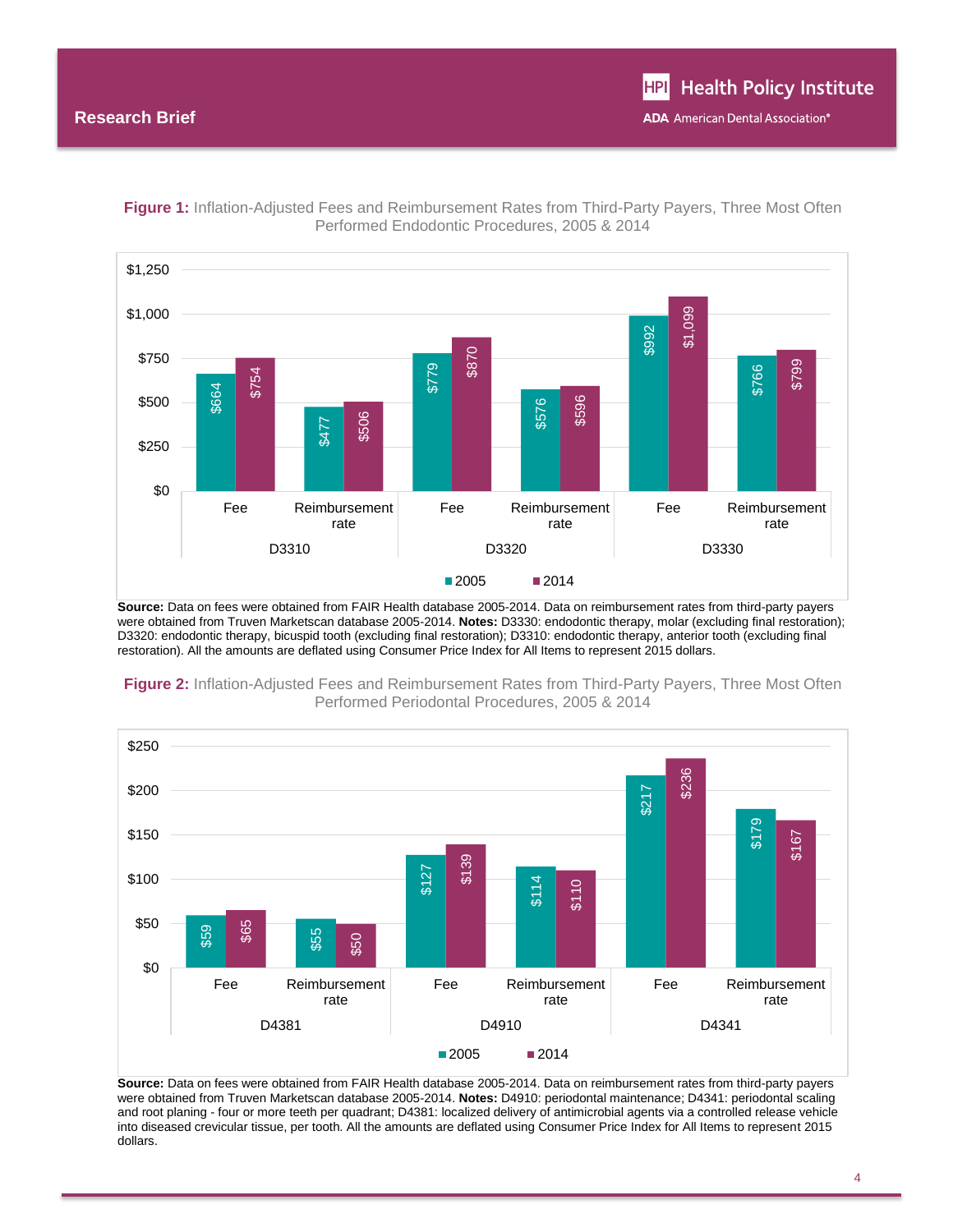

**Figure 3:** Inflation-Adjusted Fees and Reimbursement Rates from Third-Party Payers, Three Most Often Performed Prosthodontic Procedures, 2005 & 2014

**Source:** Data on fees were obtained from FAIR Health database 2005-2014. Data on reimbursement rates from third-party payers were obtained from Truven Marketscan database 2005-2014. **Notes:** D6750: retainer crown- porcelain fused to high noble metal; D6010: surgical placement of implant body; endosteal implant; D6240: pontic-porcelain fused to high noble metal. All the amounts are deflated using Consumer Price Index for All Items to represent 2015 dollars.



**Figure 4:** Inflation-Adjusted Fees and Reimbursement Rates from Third Party Payers, Three Most Often Performed Oral Surgery Procedures, 2005 & 2014

**Source:** Data on fees were obtained from FAIR Health database 2005-2014. Data on reimbursement rates from third-party payers were obtained from Truven Marketscan database 2005-2014. **Notes:** D7140: extraction, coronal remnants - deciduous tooth; D7210: surgical removal of erupted tooth requiring removal of bone and/or sectioning of tooth, and including elevation of mucoperiosteal flap if indicated; D7240: removal of impacted tooth - completely bony. All the amounts are deflated using Consumer Price Index for All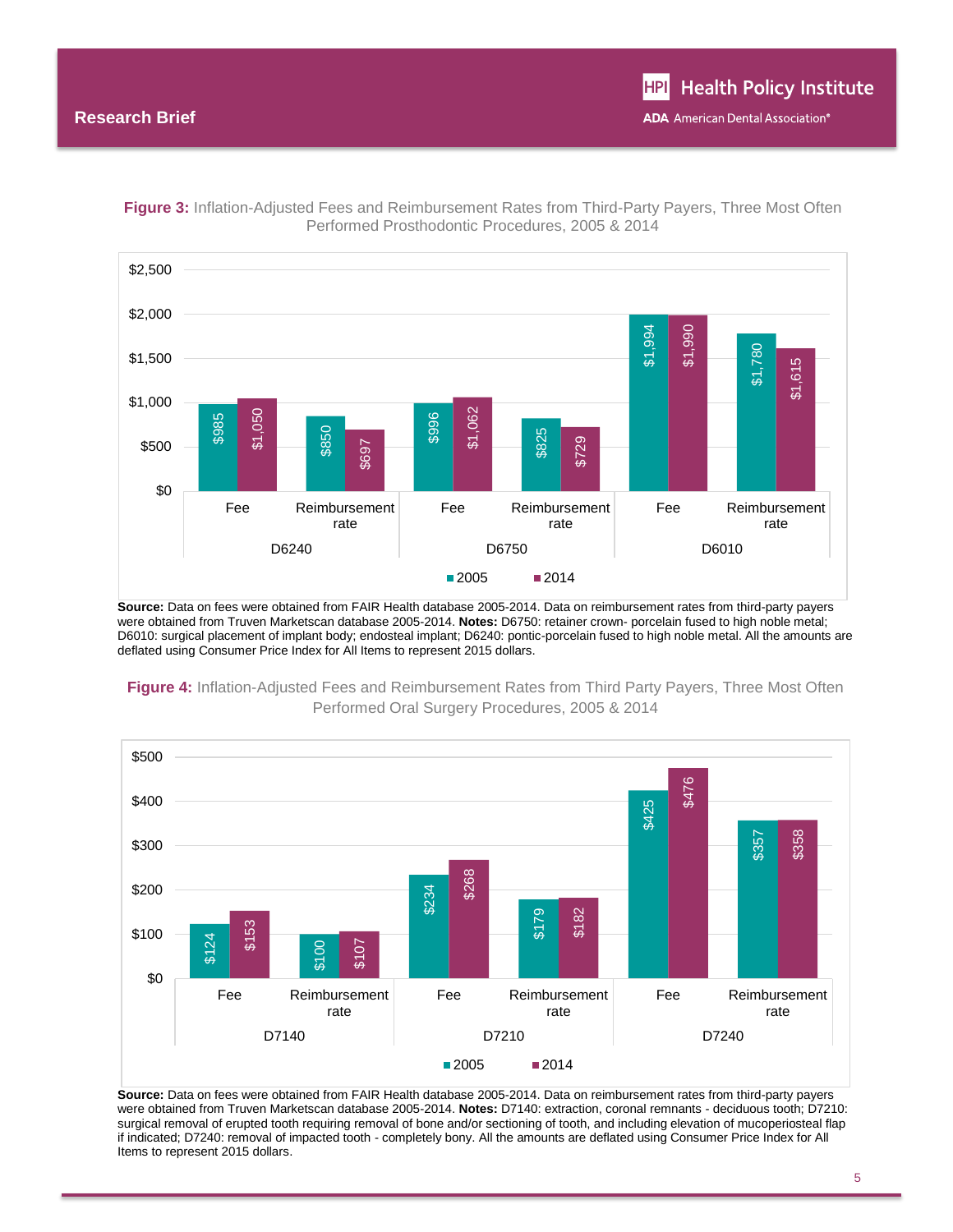

**Figure 5:** Average Inflation-Adjusted Incomes for Dentists by Specialty, 2005-2015

**Source:** ADA Health Policy Institute Survey of Dental Practice data for 2005-2015. **Notes:** Weighted to compensate for oversampling and non-response bias. Incomes are adjusted using the Consumer Price Index for All Items to represent for 2015 dollars.

## **Data & Methods**

We used the FAIR Health database data for 2001 to 2015 to identify the three procedures for every specialty with the highest number of occurrences every year. The three procedures that have been occurring the most consistently were included in this study. We also rely on the FAIR Health database to obtain the average fees charged for each of these procedures for the years 2005 to 2014. We rely on the Truven MarketScan database data for 2005 to 2014 to obtain the average reimbursement rates from third-party payers for the three most-performed procedures identified. We adjusted the amounts for average fees and reimbursement rates using Consumer Price Index for All Items to represent 2015 dollars.

We rely on the ADA Health Policy Institute's Survey of Dental Practice for dentist incomes. This survey is conducted annually on a nationally representative random sample of 4,000 to 17,000 dentists in private practice. Response rate for this survey has varied from 9.8 percent to 44.6 percent from 2005 to 2015. This survey oversampled specialists to ensure enough responses for statistical analyses. The estimates for the years 2005 through 2015 were weighted to compensate for survey non-response bias with respect to these dentist characteristics: age group, general practitioner or specialist status, ADA membership status, and county population corresponding to the dentist's location.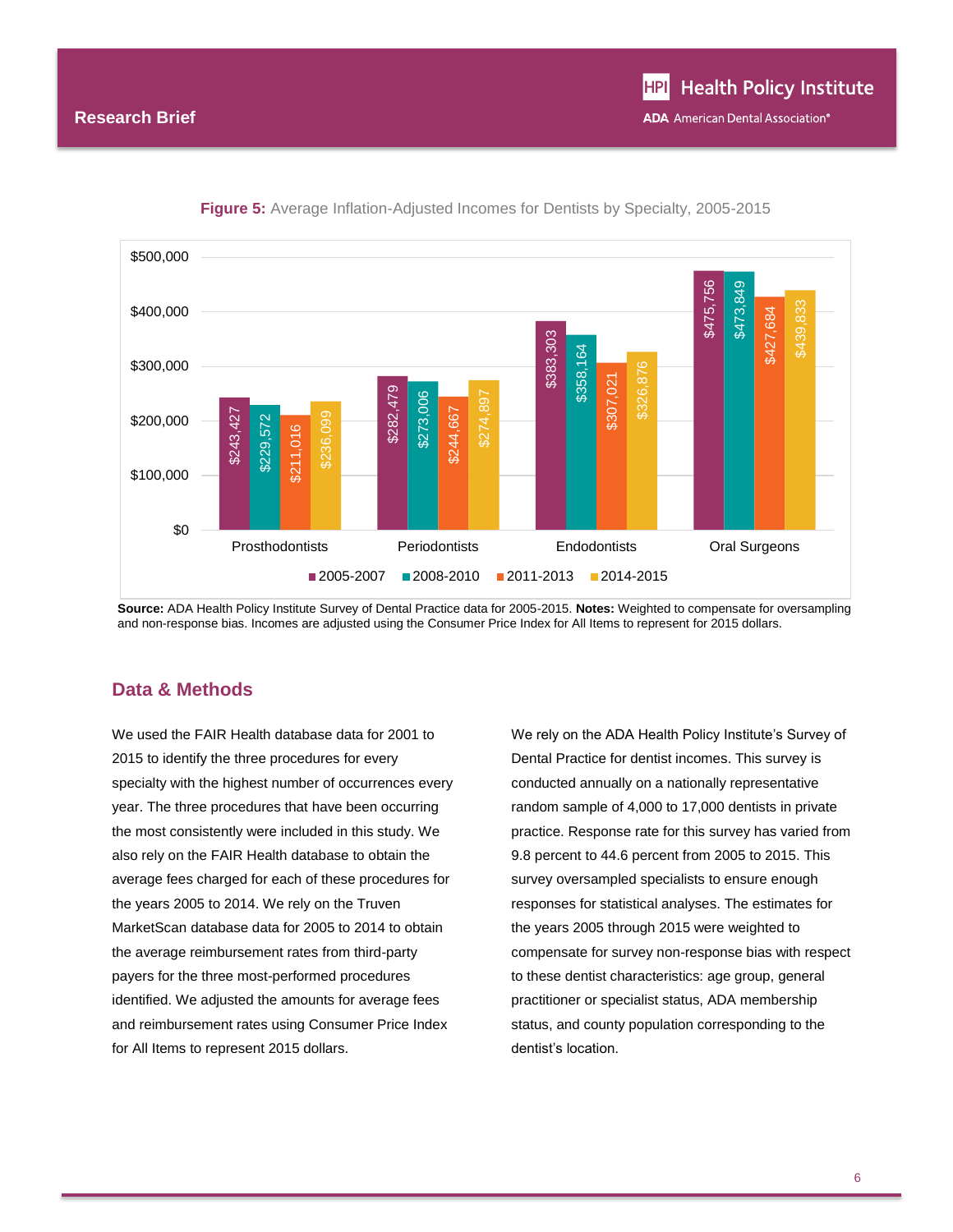This Research Brief was published by the American Dental Association's Health Policy Institute.

211 E. Chicago Avenue Chicago, Illinois 60611 312.440.2928 [hpi@ada.org](mailto:hpi@ada.org)

For more information on products and services, please visit our website, **www.ada.org/hpi**.